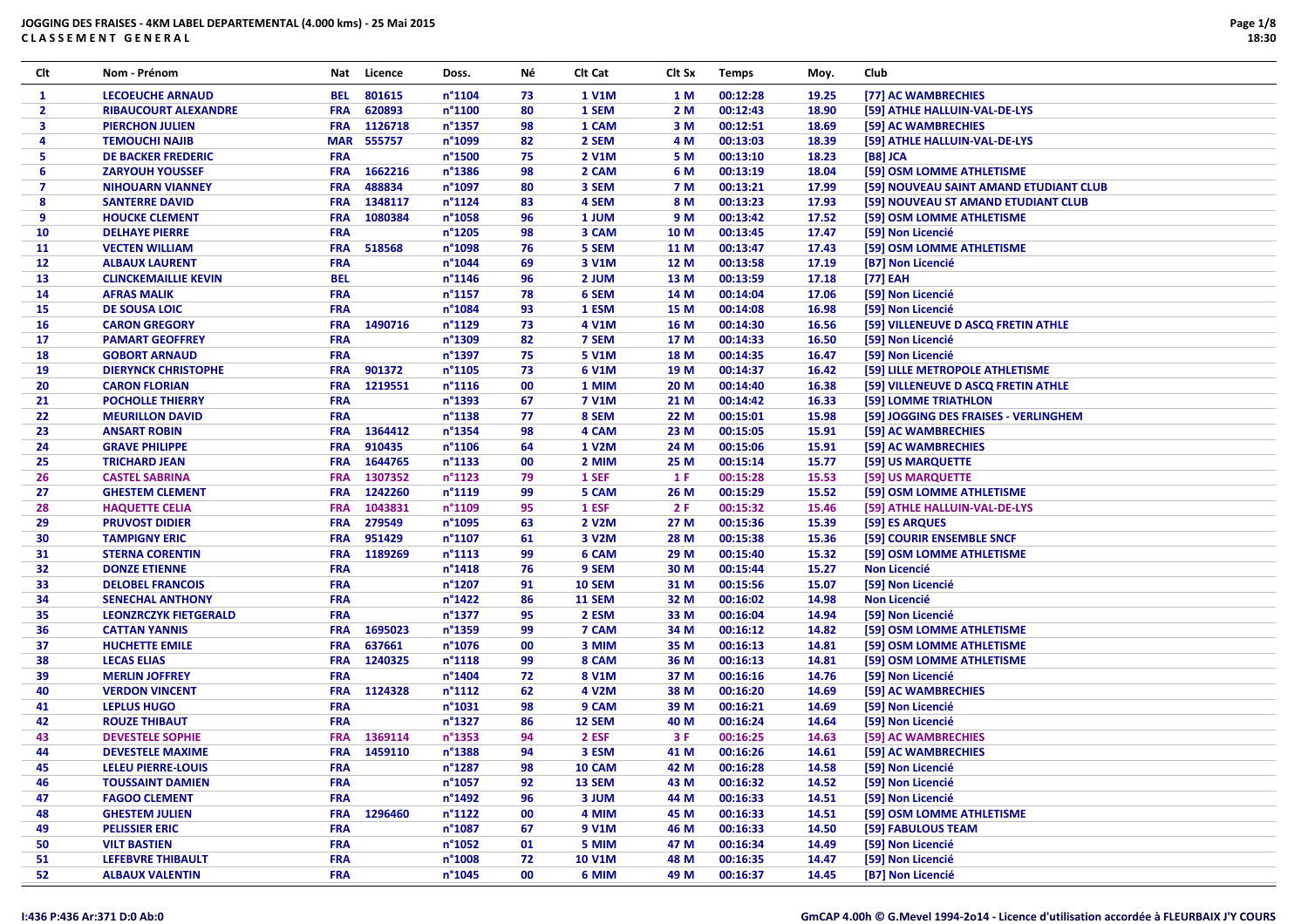| Clt | Nom - Prénom                       | Nat        | Licence     | Doss.            | Νé | Clt Cat            | Clt Sx | <b>Temps</b> | Moy.  | Club                                |
|-----|------------------------------------|------------|-------------|------------------|----|--------------------|--------|--------------|-------|-------------------------------------|
| 53  | <b>DEFAUT FREDERIC</b>             | <b>FRA</b> |             | n°1079           | 74 | <b>11 V1M</b>      | 50 M   | 00:16:38     | 14.43 | [59] THALES                         |
| 54  | <b>THIBERT BENJAMIN</b>            | <b>FRA</b> |             | n°1339           | 86 | 14 SEM             | 51 M   | 00:16:41     | 14.39 | [59] Non Licencié                   |
| 55  | <b>TILLIE AUGUSTIN</b>             | <b>FRA</b> |             | n°1391           | 80 | 15 SEM             | 52 M   | 00:16:43     | 14.37 | [59] Non Licencié                   |
| 56  | <b>DONNET FÉLIX</b>                | <b>FRA</b> |             | $n^{\circ}$ 1222 | 01 | 7 MIM              | 53 M   | 00:16:45     | 14.33 | [30] Non Licencié                   |
| 57  | <b>MONNIER PASCALE</b>             | <b>FRA</b> | 682224      | $n^{\circ}$ 1103 | 64 | <b>1 V2F</b>       | 4 F    | 00:16:46     | 14.33 | [59] ATHLE HALLUIN-VAL-DE-LYS       |
| 58  | <b>DUCHENE INGRID</b>              | <b>FRA</b> | 1113893     | $n^{\circ}1110$  | 76 | 2 SEF              | 5 F    | 00:16:47     | 14.31 | [59] AC WAMBRECHIES                 |
| 59  | <b>LELEU MATHIEU</b>               | <b>FRA</b> |             | $n^{\circ}$ 1152 | 95 | 4 ESM              | 54 M   | 00:16:49     | 14.28 | [59] JFLambersart                   |
| 60  | <b>VAN POUCKE LILIAN</b>           | <b>FRA</b> |             | n°1372           | 80 | <b>16 SEM</b>      | 55 M   | 00:16:54     | 14.21 | [59] Non Licencié                   |
| 61  | <b>GRYSON TIMOTHE</b>              | <b>FRA</b> |             | $n^{\circ}$ 1405 | 98 | 11 CAM             | 56 M   | 00:16:55     | 14.20 | [59] Non Licencié                   |
| 62  | <b>DIERCKENS-VANRYSSEL KATTELL</b> | <b>FRA</b> | 1193987     | $n^{\circ}$ 1114 | 75 | <b>1 V1F</b>       | 6 F    | 00:17:09     | 14.00 | [59] US MARQUETTE                   |
| 63  | <b>FIXARD ETIENNE</b>              | <b>FRA</b> |             | $n^{\circ}$ 1235 | 98 | 12 CAM             | 57 M   | 00:17:17     | 13.89 | [59] Non Licencié                   |
| 64  | <b>VANEXE LUCAS</b>                | <b>FRA</b> |             | $n^{\circ}$ 1147 | 00 | 8 MIM              | 58 M   | 00:17:22     | 13.83 | [77] EAH                            |
| 65  | <b>BROUART ERWAN</b>               | <b>FRA</b> |             | $n^{\circ}$ 1038 | 97 | 4 JUM              | 59 M   | 00:17:24     | 13.80 | [59] Non Licencié                   |
| 66  | <b>HOUSSIN TANGUY</b>              | <b>FRA</b> |             | n°1077           | 01 | 9 MIM              | 60 M   | 00:17:33     | 13.69 | [59] Non Licencié                   |
| 67  | <b>RODRIGUES PEGGY</b>             | <b>FRA</b> | 1003204     | $n^{\circ}$ 1108 | 76 | 3 SEF              | 7 F    | 00:17:35     | 13.66 | [59] ATHLE HALLUIN-VAL-DE-LYS       |
| 68  | <b>ASCENCIO JEAN-NOEL</b>          | <b>FRA</b> | 1508454     | $n^{\circ}$ 1130 | 91 | 17 SEM             | 61 M   | 00:17:36     | 13.64 | [59] LILLE METROPOLE ATHLETISME     |
| 69  | <b>SAINGIER JACKY</b>              | <b>FRA</b> |             | $n^{\circ}1030$  | 74 | <b>12 V1M</b>      | 62 M   | 00:17:37     | 13.63 | [59] Non Licencié                   |
| 70  | <b>DEJONGHE NICOLAS</b>            | <b>FRA</b> |             | $n^{\circ}$ 1055 | 99 | 13 CAM             | 63 M   | 00:17:40     | 13.60 | [59] COURIR A COMINES               |
| 71  | LEFEBVRE AMANDINE                  | <b>FRA</b> | 754853      | n°1387           | 96 | 1 JUF              | 8F     | 00:17:41     | 13.57 | [59] AC WAMBRECHIES                 |
| 72  | <b>SCHREEFHEERE LUDOVIC</b>        | <b>FRA</b> |             | $n^{\circ}$ 1333 | 74 | <b>13 V1M</b>      | 64 M   | 00:17:41     | 13.57 | [59] Non Licencié                   |
| 73  | <b>LETELLIER BRUNO</b>             | <b>FRA</b> |             | $n^{\circ}$ 1291 | 53 | 1 V3M              | 65 M   | 00:17:48     | 13.49 | [59] Non Licencié                   |
| 74  | <b>MELCHIOR JEAN ROMAIN</b>        | <b>FRA</b> |             | $n^{\circ}$ 1068 | 79 | 18 SEM             | 66 M   | 00:17:52     | 13.44 | [59] Non Licencié                   |
| 75  | <b>POTEL MAXIME</b>                | <b>FRA</b> | 1146421     | $n^{\circ}1059$  | 01 | <b>10 MIM</b>      | 67 M   | 00:17:53     | 13.42 | [76] STADE SOTTEVILLAIS 76          |
| 76  | <b>ROMBY GILLES</b>                | <b>FRA</b> |             | n°3148           | 70 | <b>14 V1M</b>      | 68 M   | 00:17:54     | 13.42 | [59] Non Licencié                   |
| 77  | <b>BARON CHARLOTTE</b>             | <b>FRA</b> | 1387363     | $n^{\circ}$ 1356 | 94 | 3 ESF              | 9 F    | 00:17:55     | 13.40 | [59] AC WAMBRECHIES                 |
| 78  | <b>FIEVET FLORINE</b>              | <b>FRA</b> |             | $n^{\circ}$ 1232 | 89 | 4 SEF              | 10 F   | 00:17:56     | 13.39 | [59] Non Licencié                   |
| 79  | <b>VINTAER FREDERIC</b>            |            | FRA 1434780 | $n^{\circ}1127$  | 65 | 5 V <sub>2</sub> M | 69 M   | 00:17:57     | 13.38 | [59] VILLENEUVE D ASCQ FRETIN ATHLE |
| 80  | <b>LAMIAUX ISABELLE</b>            | <b>FRA</b> | 1122947     | $n^{\circ}1111$  | 71 | 2 V1F              | 11 F   | 00:17:58     | 13.36 | [59] LILLE METROPOLE ATHLETISME     |
| 81  | <b>LAMBLIN PHILIPPE</b>            | <b>FRA</b> | 259633      | $n^{\circ}$ 1410 | 54 | 2 V3M              | 70 M   | 00:17:59     | 13.36 | [59] PLANETE RUNNING AND WALKING    |
| 82  | <b>DELBAERE LUCIE</b>              | <b>FRA</b> | 637637      | $n^{\circ}1102$  | 00 | 1 MIF              | 12 F   | 00:17:59     | 13.35 | [59] AC WAMBRECHIES                 |
| 83  | <b>MENGELLE THEOPHILE</b>          | <b>FRA</b> |             | $n^{\circ}$ 1301 | 00 | <b>11 MIM</b>      | 71 M   | 00:17:59     | 13.35 | [59] Non Licencié                   |
| 84  | <b>DELBAERE CHRISTIAN</b>          | <b>FRA</b> | 1623910     | $n^{\circ}$ 1132 | 67 | <b>15 V1M</b>      | 72 M   | 00:18:00     | 13.34 | [59] AC WAMBRECHIES                 |
| 85  | <b>GUETIERE DOMINIQUE</b>          | <b>FRA</b> | 1148717     | $n^{\circ}$ 1036 | 48 | 3 V3M              | 73 M   | 00:18:02     | 13.32 | [59] JOGGING AVENTURE RONCQUOISE    |
| 86  | <b>DELALLEAU ROMAIN</b>            | <b>FRA</b> | 1223376     | $n^{\circ}1117$  | 01 | 12 MIM             | 74 M   | 00:18:03     | 13.31 | [59] AS ATHLETIQUE ONNAING          |
| 87  | <b>MANNECHEZ ANATOLE</b>           | <b>FRA</b> | 185534      | $n^{\circ}$ 1358 | 92 | <b>19 SEM</b>      | 75 M   | 00:18:04     | 13.30 | [59] AC WAMBRECHIES                 |
| 88  | <b>BARON PERRINE</b>               | <b>FRA</b> | 182375      | $n^{\circ}$ 1355 | 94 | 4 ESF              | 13 F   | 00:18:04     | 13.29 | [59] AC WAMBRECHIES                 |
| 89  | <b>LELEU ALEXANDRE</b>             | <b>FRA</b> |             | $n^{\circ}$ 1283 | 93 | 5 ESM              | 76 M   | 00:18:10     | 13.21 | [59] Non Licencié                   |
| 90  | <b>DJOUADI FOUZIA</b>              | <b>FRA</b> | 1470013     | $n^{\circ}$ 1128 | 77 | 5 SEF              | 14 F   | 00:18:11     | 13.20 | [59] LILLE METROPOLE ATHLETISME     |
| 91  | <b>DENIS MADELEINE</b>             | <b>FRA</b> | 1376589     | $n^{\circ}$ 1125 | 01 | 2 MIF              | 15 F   | 00:18:12     | 13.19 | [59] US MARQUETTE                   |
| 92  | <b>HENAUX GUILLAUME</b>            | <b>FRA</b> |             | $n^{\circ}$ 1261 | 89 | <b>20 SEM</b>      | 77 M   | 00:18:15     | 13.16 | [26] Non Licencié                   |
| 93  | <b>LEFEBVRE LOICK</b>              | <b>FRA</b> |             | $n^{\circ}$ 1088 | 99 | 14 CAM             | 78 M   | 00:18:17     | 13.13 | [59] Non Licencié                   |
| 94  | <b>DEVESTELE CELINE</b>            | <b>FRA</b> | 1660624     | n°1384           | 97 | 2 JUF              | 16 F   | 00:18:19     | 13.11 | [59] AC WAMBRECHIES                 |
| 95  | <b>WOUTS ELOISE</b>                | <b>FRA</b> | 164690      | $n^{\circ}1010$  | 92 | 6 SEF              | 17 F   | 00:18:25     | 13.04 | [59] VILLENEUVE D ASCQ FRETIN ATHLE |
| 96  | <b>COLLET THIERRY</b>              | <b>FRA</b> |             | $n^{\circ}$ 1416 | 61 | 6 V2M              | 79 M   | 00:18:25     | 13.04 | <b>Non Licencié</b>                 |
| 97  | <b>VERMEERSCH LOUIS</b>            | <b>FRA</b> |             | $n^{\circ}$ 1420 | 00 | 13 MIM             | 80 M   | 00:18:28     | 13.00 | <b>Non Licencié</b>                 |
| 98  | <b>DELALLEAU JEAN-YVES</b>         | <b>FRA</b> | 1286872     | $n^{\circ}1121$  | 72 | <b>16 V1M</b>      | 81 M   | 00:18:31     | 12.96 | [59] AS ATHLETIQUE ONNAING          |
| 99  | <b>DUCROQUET CAMILLE</b>           | <b>FRA</b> |             | $n^{\circ}$ 1402 | 99 | 1 CAF              | 18 F   | 00:18:32     | 12.96 | [59] Non Licencié                   |
| 100 | <b>DECOSTER ALICE</b>              | <b>FRA</b> |             | $n^{\circ}$ 1202 | 01 | 3 MIF              | 19 F   | 00:18:35     | 12.92 | [59] Non Licencié                   |
| 101 | <b>TEMMERMAN COLINE</b>            | <b>FRA</b> |             | $n^{\circ}$ 1337 | 01 | 4 MIF              | 20 F   | 00:18:37     | 12.90 | [59] Non Licencié                   |
| 102 | <b>MOREL GREGOIRE</b>              | <b>FRA</b> |             | $n^{\circ}$ 1369 | 01 | <b>14 MIM</b>      | 82 M   | 00:18:44     | 12.81 | [59] Non Licencié                   |
| 103 | <b>IOVLEFF SÉBASTIEN</b>           | <b>FRA</b> |             | $n^{\circ}$ 1273 | 01 | 15 MIM             | 83 M   | 00:18:46     | 12.79 | [59] Non Licencié                   |
| 104 | <b>CHEVALIER MATHILDE</b>          |            | FRA 1715507 | $n^{\circ}$ 1134 | 92 | 7 SEF              | 21 F   | 00:18:51     | 12.74 | [62] ETOILE OIGNIES                 |
|     |                                    |            |             |                  |    |                    |        |              |       |                                     |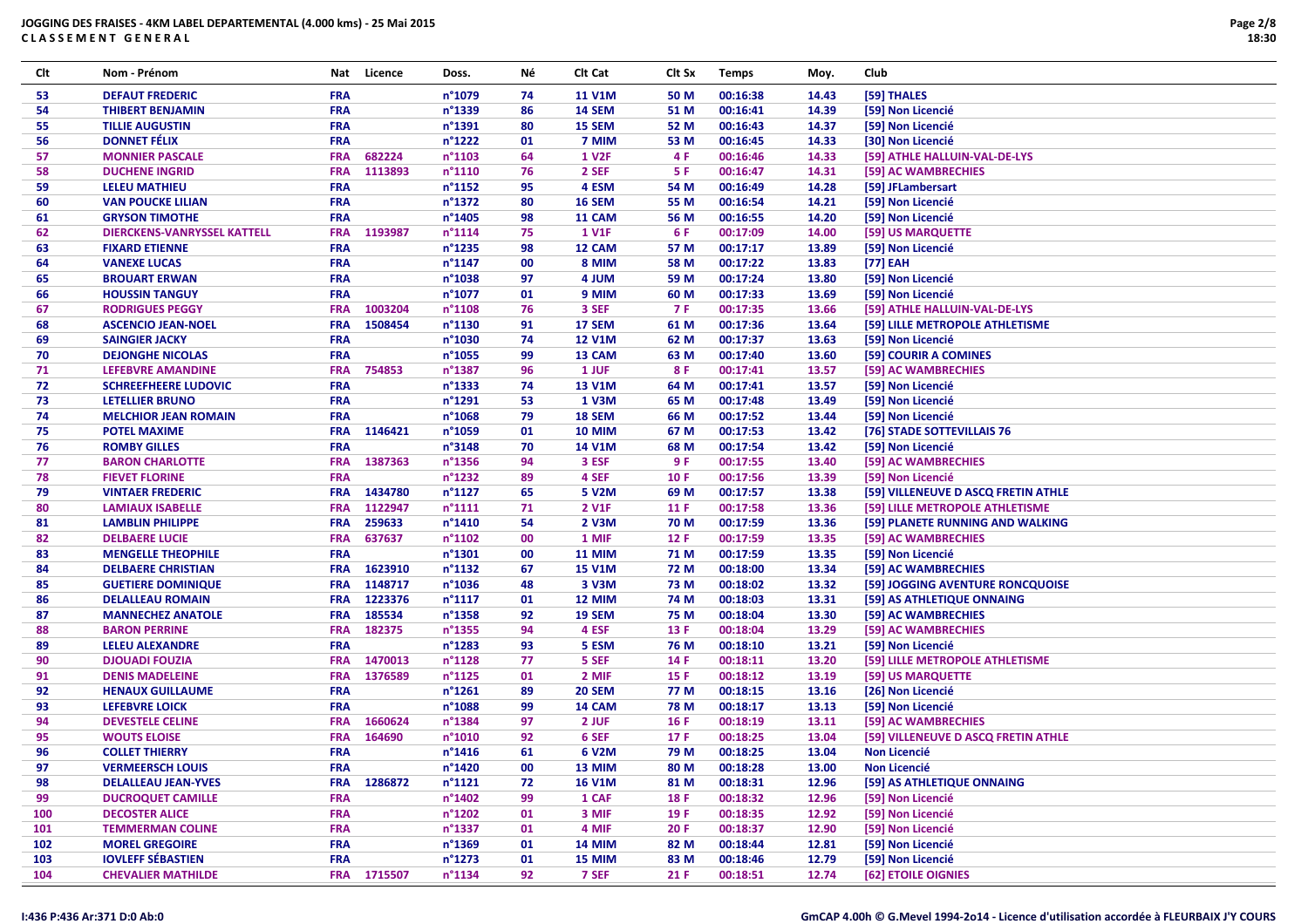| Clt | Nom - Prénom                  | Nat        | Licence | Doss.            | Νé | CIt Cat            | Clt Sx | <b>Temps</b> | Moy.  | Club                                  |
|-----|-------------------------------|------------|---------|------------------|----|--------------------|--------|--------------|-------|---------------------------------------|
| 105 | <b>DHULU NICOLAS</b>          | <b>FRA</b> |         | $n^{\circ}$ 1056 | 92 | <b>21 SEM</b>      | 84 M   | 00:19:00     | 12.64 | [59] Non Licencié                     |
| 106 | <b>DEIANA SALVATORE</b>       | <b>FRA</b> |         | n°1400           | 56 | <b>7 V2M</b>       | 85 M   | 00:19:04     | 12.60 | [59] MONS TRIATHLON                   |
| 107 | <b>HADDOUCHE CAMILLE</b>      | <b>FRA</b> |         | n°1253           | 92 | 8 SEF              | 22 F   | 00:19:05     | 12.59 | [59] Non Licencié                     |
| 108 | <b>LEURENT TANGY</b>          | <b>FRA</b> |         | n°1362           | 98 | 15 CAM             | 86 M   | 00:19:06     | 12.57 | [59] Non Licencié                     |
| 109 | <b>DEWAELE LAURA</b>          | <b>FRA</b> |         | n°1218           | 98 | 2 CAF              | 23 F   | 00:19:08     | 12.55 | [59] Non Licencié                     |
| 110 | <b>LANOY OREGANE</b>          | <b>FRA</b> |         | n°1001           | 01 | 5 MIF              | 24 F   | 00:19:18     | 12.44 | [62] Non Licencié                     |
| 111 | <b>DESREUMAUX JULIEN</b>      | <b>FRA</b> |         | n°1493           | 87 | <b>22 SEM</b>      | 87 M   | 00:19:18     | 12.44 | [59] Non Licencié                     |
| 112 | <b>DEWAELE JEAN-MARC</b>      | <b>FRA</b> |         | n°1217           | 57 | 8 V2M              | 88 M   | 00:19:19     | 12.43 | [59] Non Licencié                     |
| 113 | <b>MACGREGOR CHANTAL</b>      | <b>FRA</b> | 1317762 | n°1403           | 57 | 2 V <sub>2</sub> F | 25 F   | 00:19:21     | 12.41 | [59] US MARQUETTE                     |
| 114 | <b>BOUAB ELIAS</b>            | FRA        |         | n°1170           | 01 | <b>16 MIM</b>      | 89 M   | 00:19:23     | 12.39 | [59] Non Licencié                     |
| 115 | <b>OBIOLS DANIEL</b>          | <b>ESP</b> |         | n°1308           | 50 | 4 V3M              | 90 M   | 00:19:24     | 12.37 | [59] Non Licencié                     |
| 116 | <b>LOISEL QUENTIN</b>         | <b>FRA</b> |         | n°1293           | 01 | 17 MIM             | 91 M   | 00:19:28     | 12.34 | [59] Non Licencié                     |
| 117 | <b>BERQUEZ JOEL</b>           | <b>FRA</b> |         | n°1368           | 62 | 9 V2M              | 92 M   | 00:19:31     | 12.30 | [59] COURSES ET PASSION               |
| 118 | <b>GODIN GABRIEL</b>          | <b>FRA</b> |         | n°1248           | 00 | <b>18 MIM</b>      | 93 M   | 00:19:47     | 12.14 | [59] Non Licencié                     |
| 119 | <b>CHABANET NATACHA</b>       | <b>FRA</b> |         | n°1188           | 82 | 9 SEF              | 26 F   | 00:19:48     | 12.13 | [59] Non Licencié                     |
| 120 | <b>RYBINSKI HUGO</b>          | <b>FRA</b> |         | n°1374           | 99 | 16 CAM             | 94 M   | 00:19:50     | 12.11 | [59] Non Licencié                     |
| 121 | <b>PAMART ALAIN</b>           | <b>FRA</b> |         | n°1381           | 69 | <b>17 V1M</b>      | 95 M   | 00:19:53     | 12.08 | [59] Non Licencié                     |
| 122 | <b>TRILLON CAMILLE</b>        | <b>FRA</b> |         | n°1341           | 01 | 6 MIF              | 27 F   | 00:19:56     | 12.04 | [62] Non Licencié                     |
| 123 | <b>WAROQUIER VICTOR</b>       | <b>FRA</b> |         | n°1037           | 01 | <b>19 MIM</b>      | 96 M   | 00:20:00     | 12.01 | [59] Non Licencié                     |
| 124 | <b>PATTYN GREGORY</b>         | FRA        |         | n°1053           | 75 | <b>18 V1M</b>      | 97 M   | 00:20:01     | 11.99 | [62] Non Licencié                     |
| 125 | <b>DAUDIGNY JULIEN</b>        | <b>FRA</b> |         | n°1408           | 01 | <b>20 MIM</b>      | 98 M   | 00:20:03     | 11.98 | [59] Non Licencié                     |
| 126 | <b>RHOUAT ASSIA</b>           | <b>FRA</b> |         | n°1322           | 01 | 7 MIF              | 28 F   | 00:20:07     | 11.94 | [59] Non Licencié                     |
| 127 | <b>CAUDRON DAVID</b>          | <b>FRA</b> |         | n°1496           | 90 | 23 SEM             | 99 M   | 00:20:08     | 11.93 | [59] Non Licencié                     |
| 128 | <b>FOURRIER YANN</b>          | FRA        |         | n°1238           | 82 | <b>24 SEM</b>      | 100 M  | 00:20:09     | 11.91 | [59] Non Licencié                     |
| 129 | <b>MAGNÉ MAXENCE</b>          | <b>FRA</b> |         | n°1294           | 01 | <b>21 MIM</b>      | 101 M  | 00:20:15     | 11.86 | [59] Non Licencié                     |
| 130 | <b>ANTCZAK MICHEL</b>         | <b>FRA</b> |         | n°1078           | 61 | <b>10 V2M</b>      | 102 M  | 00:20:15     | 11.86 | [59] Non Licencié                     |
| 131 | <b>PAMART NADEGE</b>          | <b>FRA</b> |         | n°1380           | 73 | 3 V1F              | 29 F   | 00:20:16     | 11.85 | [59] Non Licencié                     |
| 132 | <b>VERNIER FERDINAND</b>      | <b>FRA</b> |         | n°1082           | 01 | <b>22 MIM</b>      | 103 M  | 00:20:18     | 11.82 | [59] Non Licencié                     |
| 133 | <b>WOUTS SALOME</b>           | <b>FRA</b> | 1054927 | $n^{\circ}1012$  | 96 | 3 JUF              | 30 F   | 00:20:19     | 11.82 | [59] VILLENEUVE D ASCQ FRETIN ATHLE   |
| 134 | <b>PETRINS OCÉANE</b>         | FRA        |         | n°1048           | 00 | 8 MIF              | 31 F   | 00:20:21     | 11.79 | [59] Non Licencié                     |
| 135 | <b>DEDRYVER AMELIE</b>        | FRA        |         | n°1499           | 94 | 5 ESF              | 32 F   | 00:20:24     | 11.77 | [59] Non Licencié                     |
| 136 | <b>LEPLUS YVES</b>            | <b>FRA</b> |         | n°1032           | 64 | <b>11 V2M</b>      | 104 M  | 00:20:25     | 11.76 | [59] Non Licencié                     |
| 137 | <b>VERMEERSCH OMER</b>        | <b>FRA</b> |         | n°1139           | 44 | 1 V4M              | 105 M  | 00:20:30     | 11.71 | [59] JOGGING DES FRAISES - VERLINGHEM |
| 138 | <b>BONNET BASTIEN</b>         | FRA        |         | n°1414           | 92 | 25 SEM             | 106 M  | 00:20:31     | 11.71 | <b>Non Licencié</b>                   |
| 139 | <b>DEVOS NICOLAS</b>          | <b>FRA</b> |         | n°1407           | 84 | <b>26 SEM</b>      | 107 M  | 00:20:31     | 11.70 | [59] Non Licencié                     |
| 140 | <b>ADIASSE ARNAULD</b>        | <b>FRA</b> |         | n°1156           | 76 | 27 SEM             | 108 M  | 00:20:37     | 11.64 | [59] Non Licencié                     |
| 141 | <b>DELETREZ NOEMIE</b>        | <b>FRA</b> | 637635  | n°1101           | 00 | 9 MIF              | 33 F   | 00:20:43     | 11.59 | [59] OSM LOMME ATHLETISME             |
| 142 | <b>HENNERON MÉLANIE</b>       | <b>FRA</b> |         | $n^{\circ}$ 1263 | 89 | <b>10 SEF</b>      | 34 F   | 00:20:47     | 11.55 | [59] Non Licencié                     |
| 143 | <b>RUCKEBUSCH EMILIE</b>      | <b>FRA</b> | 1713366 | $n^{\circ}$ 1142 | 77 | <b>11 SEF</b>      | 35 F   | 00:20:53     | 11.50 | [59] entente des mauges               |
| 144 | <b>DELEBECQUE JEAN MICHEL</b> | <b>FRA</b> |         | $n^{\circ}$ 1417 | 73 | <b>19 V1M</b>      | 109 M  | 00:20:59     | 11.44 | <b>Non Licencié</b>                   |
| 145 | <b>DELMARRE PAULINE</b>       | <b>FRA</b> |         | n°1206           | 99 | 3 CAF              | 36 F   | 00:21:00     | 11.43 | [62] Non Licencié                     |
| 146 | <b>TEINIELLE RUDDY</b>        | <b>FRA</b> |         | n°1365           | 79 | <b>28 SEM</b>      | 110 M  | 00:21:01     | 11.42 | [59] Non Licencié                     |
| 147 | <b>WULSTECKE PASCAL</b>       | <b>FRA</b> |         | n°1367           | 61 | <b>12 V2M</b>      | 111 M  | 00:21:02     | 11.42 | [59] Non Licencié                     |
| 148 | <b>GOUWY TIFFANY</b>          | <b>FRA</b> |         | n°1249           | 01 | <b>10 MIF</b>      | 37 F   | 00:21:05     | 11.38 | [59] Non Licencié                     |
| 149 | <b>PENEL VALENTIN</b>         | <b>FRA</b> |         | $n^{\circ}$ 1412 | 99 | 17 CAM             | 112 M  | 00:21:07     | 11.37 | Non Licencié                          |
| 150 | <b>THIOU NICOLAS</b>          | <b>FRA</b> |         | n°1340           | 79 | <b>29 SEM</b>      | 113 M  | 00:21:09     | 11.35 | [59] Non Licencié                     |
| 151 | <b>HOCEDEZ CHRISTOPHE</b>     | <b>FRA</b> |         | $n^{\circ}$ 1269 | 66 | <b>20 V1M</b>      | 114 M  | 00:21:14     | 11.30 | [59] Non Licencié                     |
| 152 | <b>DANNEELS JEAN-MICHEL</b>   | <b>FRA</b> |         | n°1199           | 67 | <b>21 V1M</b>      | 115 M  | 00:21:16     | 11.29 | [59] Non Licencié                     |
| 153 | <b>BRICE ANNIE</b>            | <b>FRA</b> |         | $n^{\circ}$ 1385 | 59 | 3 V <sub>2F</sub>  | 38 F   | 00:21:24     | 11.22 | [59] Non Licencié                     |
| 154 | <b>DELRIVE ROMAIN</b>         | <b>FRA</b> |         | n°1210           | 84 | <b>30 SEM</b>      | 116 M  | 00:21:26     | 11.20 | [59] Non Licencié                     |
| 155 | <b>GOBERT ANTHONY</b>         | <b>FRA</b> |         | n°1396           | 85 | <b>31 SEM</b>      | 117 M  | 00:21:36     | 11.11 | [59] Non Licencié                     |
| 156 | <b>DEDRYVER MELANIE</b>       | <b>FRA</b> |         | n°1498           | 94 | 6 ESF              | 39 F   | 00:21:41     | 11.07 | [59] Non Licencié                     |
|     |                               |            |         |                  |    |                    |        |              |       |                                       |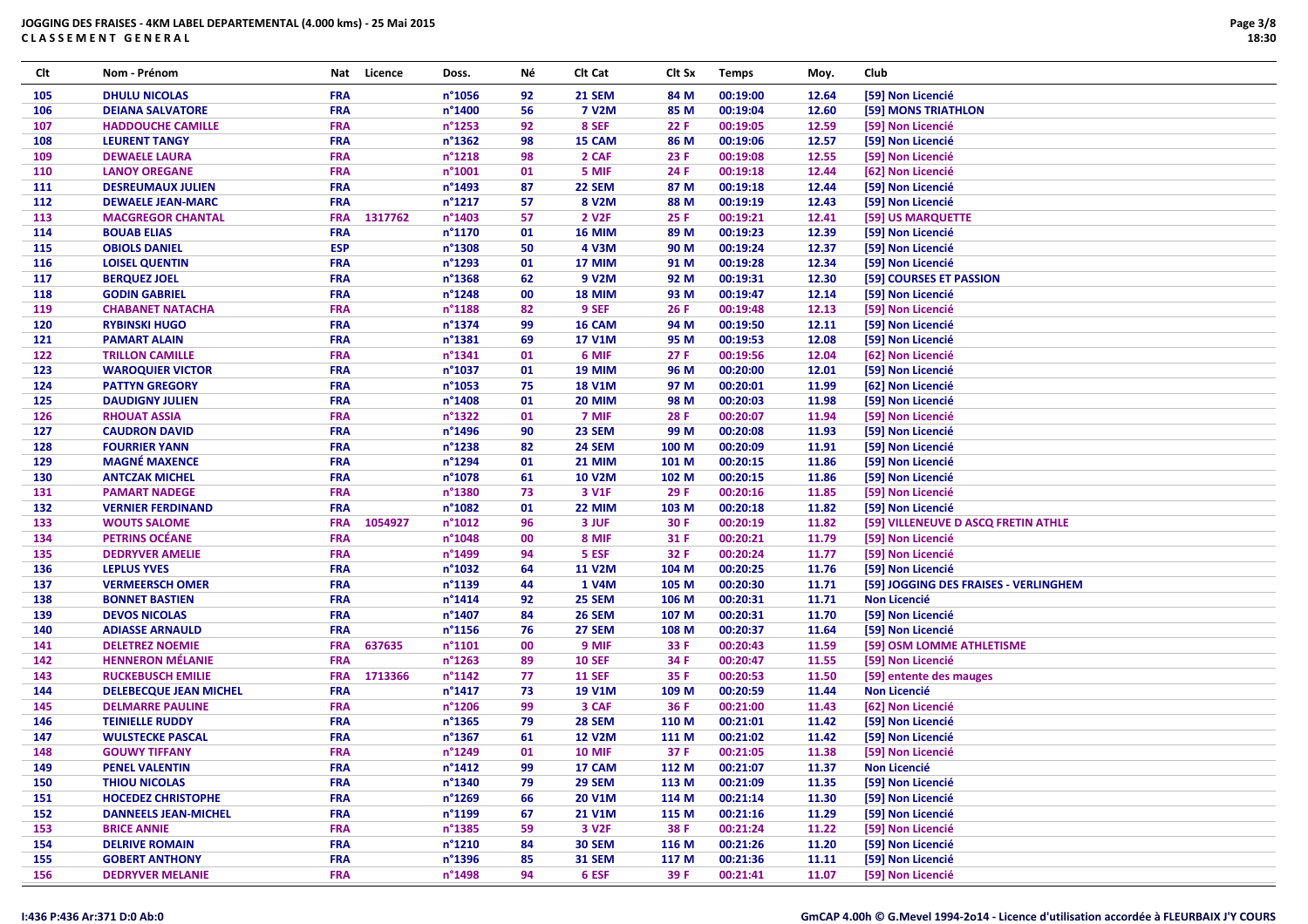| Clt | Nom - Prénom                    | Nat        | Licence | Doss.            | Νé | Clt Cat           | Clt Sx | <b>Temps</b> | Moy.  | Club                            |
|-----|---------------------------------|------------|---------|------------------|----|-------------------|--------|--------------|-------|---------------------------------|
| 157 | <b>DELIEGE MATTHIS</b>          | <b>FRA</b> |         | $n^{\circ}1151$  | 99 | 18 CAM            | 118 M  | 00:21:41     | 11.07 | [59] JF LAMBERSART              |
| 158 | <b>VERNIER EUSTACHE</b>         | <b>FRA</b> |         | n°1083           | 01 | 23 MIM            | 119 M  | 00:21:42     | 11.07 | [59] Non Licencié               |
| 159 | <b>CREPIN MAXIME</b>            | <b>FRA</b> |         | n°1069           | 92 | 32 SEM            | 120 M  | 00:21:51     | 10.99 | [59] Non Licencié               |
| 160 | <b>CAVENNE PASCAL</b>           | <b>FRA</b> |         | n°1185           | 67 | <b>22 V1M</b>     | 121 M  | 00:21:52     | 10.98 | [59] Non Licencié               |
| 161 | <b>CAVENNE PERRINE</b>          | <b>FRA</b> |         | n°1186           | 96 | 4 JUF             | 40 F   | 00:21:57     | 10.94 | [59] Non Licencié               |
| 162 | <b>CLERC LOUIS</b>              | FRA        |         | n°1140           | 01 | <b>24 MIM</b>     | 122 M  | 00:21:57     | 10.94 | [59] Non Licencié               |
| 163 | <b>GODIN ANNE JULIE</b>         | <b>FRA</b> |         | $n^{\circ}$ 1246 | 79 | <b>12 SEF</b>     | 41 F   | 00:22:00     | 10.91 | [59] Non Licencié               |
| 164 | <b>RAHANITRINIAINA SONIA</b>    | <b>FRA</b> |         | n°1490           |    | 33 SEM            | 123 M  | 00:22:04     | 10.88 | [59] Non Licencié               |
| 165 | <b>MADACSI ELISE</b>            | <b>FRA</b> | 1561635 | n°1075           | 88 | <b>13 SEF</b>     | 42 F   | 00:22:05     | 10.87 | [59] US MARQUETTE               |
| 166 | <b>COGGON ANDY</b>              | <b>GBR</b> |         | n°1191           | 67 | <b>23 V1M</b>     | 124 M  | 00:22:06     | 10.87 | [59] Non Licencié               |
| 167 | LEMPEREUR JACQUELINE            | <b>FRA</b> |         | n°1290           | 74 | 4 V1F             | 43 F   | 00:22:07     | 10.85 | [59] Non Licencié               |
| 168 | <b>BOUAB ADIL</b>               | <b>FRA</b> |         | n°1169           | 71 | 24 V1M            | 125 M  | 00:22:11     | 10.82 | [59] Non Licencié               |
| 169 | <b>DERUYFFELAERE ERIC</b>       | <b>FRA</b> |         | n°1072           | 62 | <b>13 V2M</b>     | 126 M  | 00:22:12     | 10.81 | [59] Non Licencié               |
| 170 | <b>MARTIN DJEMIL KIMICI</b>     | <b>FRA</b> |         | n°1060           | 01 | 25 MIM            | 127 M  | 00:22:19     | 10.76 | [59] RUN SANTE                  |
| 171 | <b>PEREZ RAFAELE</b>            | <b>FRA</b> |         | n°1042           | 93 | 7 ESF             | 44 F   | 00:22:23     | 10.73 | [59] Non Licencié               |
| 172 | <b>HERBAUX JUSTINE</b>          | <b>FRA</b> |         | n°1266           | 88 | <b>14 SEF</b>     | 45 F   | 00:22:25     | 10.71 | [59] Non Licencié               |
| 173 | <b>THIRIEZ MARINE</b>           | <b>FRA</b> |         | n°1360           | 98 | 4 CAF             | 46 F   | 00:22:27     | 10.70 | [59] Non Licencié               |
| 174 | <b>BRASSEUR FABIEN</b>          | <b>FRA</b> |         | n°1175           | 75 | <b>25 V1M</b>     | 128 M  | 00:22:30     | 10.67 | [59] Non Licencié               |
| 175 | <b>WOUTS CHLOE</b>              | <b>FRA</b> | 1000304 | n°1009           | 90 | <b>15 SEF</b>     | 47 F   | 00:22:35     | 10.63 | [59] RC ARRAS                   |
| 176 | <b>BARON MATHILDE</b>           | FRA        |         | n°1378           | 97 | 5 JUF             | 48 F   | 00:22:36     | 10.63 | [59] Non Licencié               |
| 177 | <b>TIBERGHIEN MATHILDE</b>      | <b>FRA</b> |         | n°1379           | 97 | 6 JUF             | 49 F   | 00:22:36     | 10.62 | [59] Non Licencié               |
| 178 | <b>GUILLOUF LOUIS</b>           | <b>FRA</b> |         | n°1252           | 01 | <b>26 MIM</b>     | 129 M  | 00:22:39     | 10.60 | [59] Non Licencié               |
| 179 | <b>COPYANS MARINE</b>           | <b>FRA</b> |         | n°1074           | 92 | <b>16 SEF</b>     | 50 F   | 00:22:42     | 10.57 | [59] Non Licencié               |
| 180 | <b>DELANNAY YOHANN</b>          | <b>FRA</b> |         | n°1073           | 92 | <b>34 SEM</b>     | 130 M  | 00:22:42     | 10.57 | [59] Non Licencié               |
| 181 | <b>CHABANET MARC</b>            | <b>FRA</b> |         | n°1187           | 78 | 35 SEM            | 131 M  | 00:22:46     | 10.55 | [59] Non Licencié               |
| 182 | <b>HER BERNARD</b>              | <b>FRA</b> |         | n°1264           | 47 | 5 V3M             | 132 M  | 00:22:48     | 10.53 | [59] Non Licencié               |
| 183 | <b>PENNEL MARIE EVE</b>         | <b>FRA</b> |         | n°1373           | 78 | <b>17 SEF</b>     | 51 F   | 00:22:48     | 10.53 | [59] Non Licencié               |
| 184 | <b>HUGUE JOEL</b>               | <b>FRA</b> |         | n°1039           | 56 | <b>14 V2M</b>     | 133 M  | 00:22:49     | 10.52 | [59] WATT FOOTING               |
| 185 | <b>YON OLGA</b>                 | <b>FRA</b> |         | n°1382           | 60 | 4 V <sub>2F</sub> | 52 F   | 00:22:59     | 10.45 | [59] Non Licencié               |
| 186 | <b>SALLEZ LUDIVINE</b>          | <b>FRA</b> |         | n°1331           | 84 | <b>36 SEM</b>     | 134 M  | 00:22:59     | 10.45 | [59] Non Licencié               |
| 187 | <b>GALLOO CHRISTOPHE</b>        | <b>FRA</b> |         | n°1241           | 65 | <b>15 V2M</b>     | 135 M  | 00:23:04     | 10.41 | [59] Non Licencié               |
| 188 | <b>DUJARDIN MARIE</b>           | <b>FRA</b> |         | n°1228           | 83 | <b>18 SEF</b>     | 53 F   | 00:23:16     | 10.32 | [59] Non Licencié               |
| 189 | <b>DEKEISTER SYLVIE</b>         | <b>FRA</b> |         | n°1497           | 72 | 5 V1F             | 54 F   | 00:23:18     | 10.31 | [59] Non Licencié               |
| 190 | <b>KELLER MARION</b>            | <b>FRA</b> |         | n°1276           | 88 | <b>19 SEF</b>     | 55 F   | 00:23:20     | 10.29 | [59] Non Licencié               |
| 191 | <b>DEWEZ PAULINE</b>            | <b>FRA</b> |         | n°1220           | 95 | 8 ESF             | 56 F   | 00:23:20     | 10.29 | [59] Non Licencié               |
| 192 | <b>BATON DÉBORAH</b>            | <b>BEL</b> |         | n°1165           | 69 | 6 V1F             | 57 F   | 00:23:22     | 10.27 | [77] Non Licencié               |
| 193 | <b>MARICOU VALÉRIE</b>          | <b>BEL</b> |         | n°1298           | 80 | <b>20 SEF</b>     | 58 F   | 00:23:26     | 10.25 | [77] Non Licencié               |
| 194 | <b>CAMUS SOLENE</b>             | <b>FRA</b> |         | $n^{\circ}1177$  | 82 | <b>21 SEF</b>     | 59 F   | 00:23:39     | 10.15 | [59] Non Licencié               |
| 195 | <b>DEMARET LYDIE</b>            | <b>FRA</b> |         | $n^{\circ}1211$  | 71 | <b>7 V1F</b>      | 60 F   | 00:23:41     | 10.14 | [59] Non Licencié               |
| 196 | <b>PICARD CAROLINE</b>          | <b>FRA</b> |         | $n^{\circ}1311$  | 70 | 8 V1F             | 61 F   | 00:23:43     | 10.12 | [59] Non Licencié               |
| 197 | <b>VANDEVOIR LAROSE CAMILLE</b> | <b>FRA</b> |         | n°1051           | 00 | <b>11 MIF</b>     | 62 F   | 00:23:45     | 10.11 | [59] Non Licencié               |
| 198 | <b>BOUAB SARKISSIAN CÉLINE</b>  | <b>FRA</b> |         | $n^{\circ}1171$  | 80 | <b>22 SEF</b>     | 63 F   | 00:23:46     | 10.10 | [59] Non Licencié               |
| 199 | <b>DEMAREY CHRISTINE</b>        | <b>FRA</b> |         | n°1494           | 73 | 9 V1F             | 64 F   | 00:23:47     | 10.10 | [59] Non Licencié               |
| 200 | <b>HELBECQUE ISABELLE</b>       | <b>FRA</b> |         | n°1065           | 66 | <b>10 V1F</b>     | 65 F   | 00:23:48     | 10.09 | [59] RUN SANTE                  |
| 201 | <b>ARNALSTEEN ADRIEN</b>        | <b>FRA</b> |         | n°1159           | 99 | 19 CAM            | 136 M  | 00:23:49     | 10.08 | [59] Non Licencié               |
| 202 | <b>BONNET BERNARD</b>           | <b>FRA</b> |         | $n^{\circ}$ 1413 | 60 | <b>16 V2M</b>     | 137 M  | 00:23:50     | 10.07 | <b>Non Licencié</b>             |
| 203 | <b>CASTELAIN JULIETTE</b>       | <b>FRA</b> |         | n°1182           | 98 | 5 CAF             | 66 F   | 00:23:50     | 10.07 | [59] Non Licencié               |
| 204 | <b>BEYLS VICTORIEN</b>          | <b>FRA</b> |         | $n^{\circ}$ 1168 | 85 | 37 SEM            | 138 M  | 00:23:51     | 10.07 | [59] Non Licencié               |
| 205 | <b>GUERAN SANDRINE</b>          | <b>FRA</b> | 1421630 | $n^{\circ}1126$  | 68 | <b>11 V1F</b>     | 67 F   | 00:23:54     | 10.04 | [59] LILLE METROPOLE ATHLETISME |
| 206 | <b>LEFEBVRE CORINNE</b>         | <b>FRA</b> |         | n°1062           | 63 | <b>5 V2F</b>      | 68 F   | 00:23:58     | 10.02 | [59] Non Licencié               |
| 207 | <b>CANET LOLITA</b>             | <b>FRA</b> |         | n°1178           | 86 | <b>23 SEF</b>     | 69 F   | 00:23:58     | 10.01 | [59] Non Licencié               |
| 208 | <b>LEFEBVRE DIDIER</b>          | <b>FRA</b> |         | n°1054           | 57 | <b>17 V2M</b>     | 139 M  | 00:23:59     | 10.01 | [59] Non Licencié               |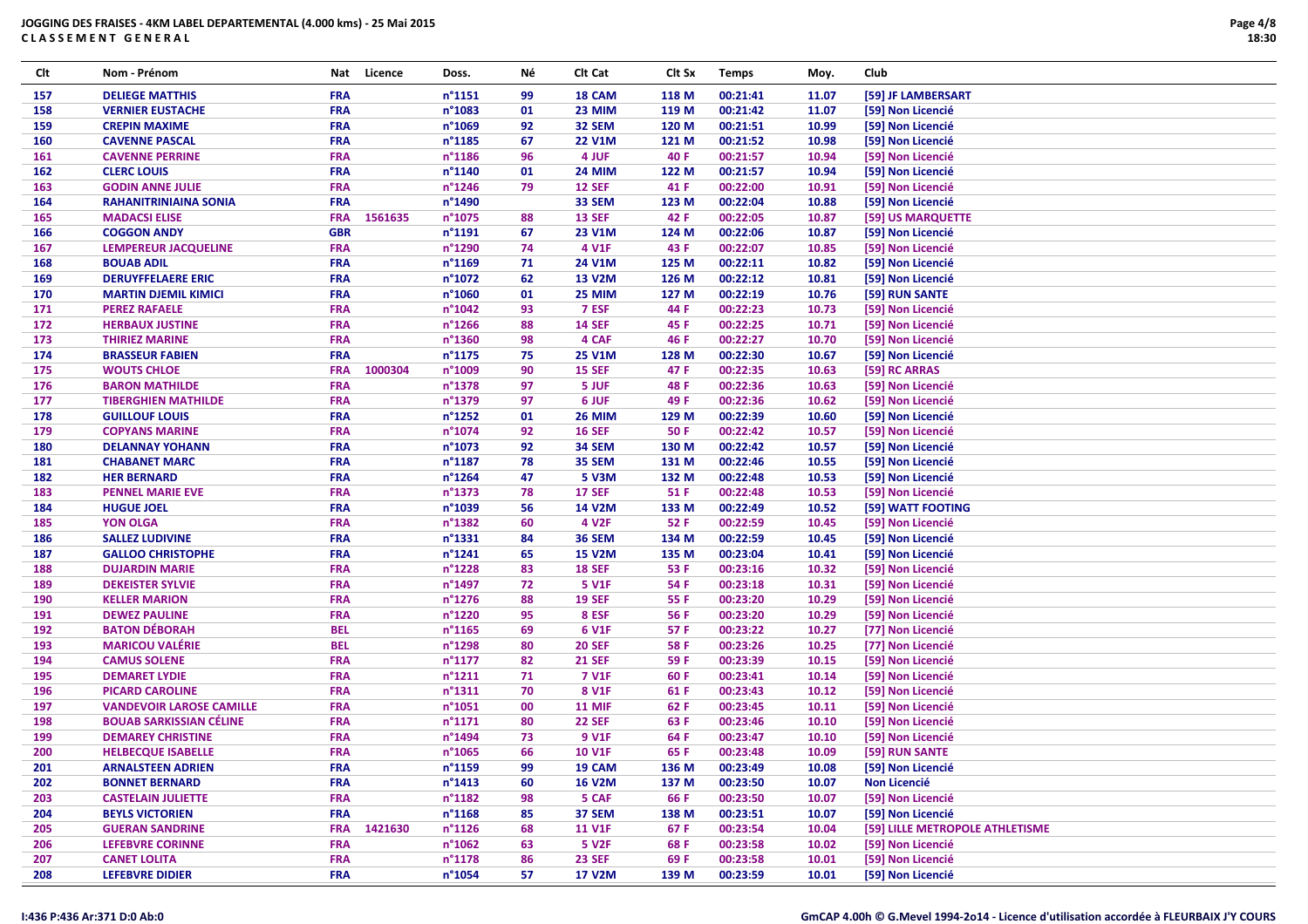| Clt | Nom - Prénom                | Nat        | Licence | Doss.            | Νé | CIt Cat       | Clt Sx | <b>Temps</b> | Moy. | Club                                  |
|-----|-----------------------------|------------|---------|------------------|----|---------------|--------|--------------|------|---------------------------------------|
| 209 | <b>VANTHUYNE HELENE</b>     | FRA        |         | n°1489           | 94 | 9 ESF         | 70 F   | 00:24:02     | 9.99 | [59] Non Licencié                     |
| 210 | <b>DELFORCE ANGELE</b>      | <b>FRA</b> |         | n°1204           | 81 | <b>24 SEF</b> | 71 F   | 00:24:03     | 9.99 | [59] Non Licencié                     |
| 211 | <b>BOURSIER MARINETTE</b>   | <b>FRA</b> |         | n°1172           | 77 | <b>25 SEF</b> | 72 F   | 00:24:03     | 9.98 | [59] Non Licencié                     |
| 212 | <b>ARNALSTEEN BAPTISTE</b>  | <b>FRA</b> |         | n°1160           | 01 | <b>27 MIM</b> | 140 M  | 00:24:04     | 9.98 | [59] Non Licencié                     |
| 213 | <b>PROTIN EMILIE</b>        | <b>FRA</b> |         | n°1316           | 87 | <b>26 SEF</b> | 73 F   | 00:24:05     | 9.97 | [59] Non Licencié                     |
| 214 | <b>REMY BIED LIZA LOU</b>   | <b>FRA</b> |         | n°1321           | 01 | 12 MIF        | 74 F   | 00:24:06     | 9.96 | [59] Non Licencié                     |
| 215 | <b>HAUTECOEUR MARIE</b>     | <b>FRA</b> |         | n°1257           | 83 | <b>27 SEF</b> | 75 F   | 00:24:09     | 9.94 | [62] Non Licencié                     |
| 216 | <b>BRES CAROLINE</b>        | <b>FRA</b> |         | n°1090           | 74 | <b>12 V1F</b> | 76 F   | 00:24:09     | 9.94 | [59] Non Licencié                     |
| 217 | <b>BROQUET AURORE</b>       | <b>FRA</b> |         | n°1176           | 83 | <b>28 SEF</b> | 77 F   | 00:24:09     | 9.94 | [59] Non Licencié                     |
| 218 | <b>ROBIN BENOIT</b>         | <b>FRA</b> |         | n°1324           | 77 | 38 SEM        | 141 M  | 00:24:10     | 9.94 | [59] Non Licencié                     |
| 219 | LELEU EUGÈNIE               | <b>FRA</b> |         | n°1285           | 01 | 13 MIF        | 78 F   | 00:24:10     | 9.93 | [59] Non Licencié                     |
| 220 | <b>WOLFCARIUS LEONIE</b>    | FRA        |         | n°1390           | 00 | <b>14 MIF</b> | 79 F   | 00:24:10     | 9.93 | [59] Runninghem en Weppes             |
| 221 | <b>HAZEBROUCK CELINE</b>    | <b>FRA</b> |         | n°1259           | 83 | <b>29 SEF</b> | 80 F   | 00:24:11     | 9.93 | [59] Non Licencié                     |
| 222 | <b>MOENECLAEY HÉLÈNE</b>    | <b>FRA</b> |         | n°1303           | 77 | <b>30 SEF</b> | 81 F   | 00:24:12     | 9.92 | [59] Non Licencié                     |
| 223 | <b>DHULU JUSTINE</b>        | <b>FRA</b> |         | n°1063           | 98 | 6 CAF         | 82 F   | 00:24:13     | 9.92 | [59] Non Licencié                     |
| 224 | <b>GRIGNION PASCALE</b>     | <b>FRA</b> |         | n°1250           | 73 | <b>13 V1F</b> | 83 F   | 00:24:13     | 9.91 | [59] Non Licencié                     |
| 225 | <b>SLOBODA ANTOINE</b>      | <b>FRA</b> |         | n°1335           | 94 | 6 ESM         | 142 M  | 00:24:13     | 9.91 | [59] Non Licencié                     |
| 226 | <b>VANBESIEN THIERRY</b>    | <b>FRA</b> |         | n°1070           | 69 | <b>26 V1M</b> | 143 M  | 00:24:13     | 9.91 | [59] Non Licencié                     |
| 227 | <b>SAPELIER ANNE SOPHIE</b> | <b>FRA</b> |         | n°1071           | 68 | <b>14 V1F</b> | 84 F   | 00:24:14     | 9.91 | [59] Non Licencié                     |
| 228 | <b>VINCENT SOHANNE</b>      | <b>FRA</b> |         | n°1348           | 00 | 15 MIF        | 85 F   | 00:24:14     | 9.91 | [59] Non Licencié                     |
| 229 | <b>LEURENT DELPHINE</b>     | <b>FRA</b> |         | n°1363           | 64 | 6 V2F         | 86 F   | 00:24:15     | 9.90 | [59] JOGGING DES FRAISES - VERLINGHEM |
| 230 | <b>LEURENT AMAURY</b>       | <b>FRA</b> |         | n°1361           | 61 | <b>18 V2M</b> | 144 M  | 00:24:16     | 9.89 | [59] Non Licencié                     |
| 231 | <b>PETRINS MANON</b>        | <b>FRA</b> |         | n°1049           | 96 | 7 JUF         | 87 F   | 00:24:18     | 9.88 | [59] Non Licencié                     |
| 232 | <b>LEVIEZ PERRINE</b>       | <b>FRA</b> |         | n°1292           | 78 | <b>31 SEF</b> | 88 F   | 00:24:18     | 9.88 | [59] Non Licencié                     |
| 233 | <b>LELEU RAPHAELE</b>       | <b>FRA</b> |         | n°1288           | 95 | <b>10 ESF</b> | 89F    | 00:24:19     | 9.87 | [59] Non Licencié                     |
| 234 | <b>MARSY LAURENT</b>        | <b>FRA</b> |         | n°1299           | 71 | <b>27 V1M</b> | 145 M  | 00:24:20     | 9.86 | [59] Non Licencié                     |
| 235 | <b>LACROIX VALERIE</b>      | <b>FRA</b> |         | n°1007           | 67 | <b>15 V1F</b> | 90 F   | 00:24:27     | 9.82 | [59] Non Licencié                     |
| 236 | <b>FAGOO ALICE</b>          | <b>FRA</b> |         | n°1061           | 99 | 7 CAF         | 91 F   | 00:24:28     | 9.81 | [59] Non Licencié                     |
| 237 | <b>PANEPINTO ADRIANA</b>    | <b>FRA</b> |         | n°1067           | 88 | <b>32 SEF</b> | 92 F   | 00:24:33     | 9.78 | [59] Non Licencié                     |
| 238 | <b>DEQUECKER PHILIPPE</b>   | <b>FRA</b> |         | n°1212           | 62 | <b>19 V2M</b> | 146 M  | 00:24:36     | 9.76 | [59] Non Licencié                     |
| 239 | <b>REMY BIED HANNAE</b>     | <b>FRA</b> |         | n°1320           | 96 | 8 JUF         | 93 F   | 00:24:36     | 9.76 | [59] Non Licencié                     |
| 240 | <b>GAVOIS SOLINE</b>        | <b>FRA</b> |         | n°1245           | 98 | 8 CAF         | 94 F   | 00:24:36     | 9.76 | [59] Non Licencié                     |
| 241 | <b>HERBEZ LUCIE</b>         | <b>FRA</b> |         | n°1267           | 98 | 9 CAF         | 95 F   | 00:24:36     | 9.76 | [59] Non Licencié                     |
| 242 | <b>GAVOIS PATRICK</b>       | FRA        |         | n°1244           | 67 | <b>28 V1M</b> | 147 M  | 00:24:36     | 9.76 | [59] Non Licencié                     |
| 243 | <b>WEMEAUX STEPHANIE</b>    | <b>FRA</b> |         | n°1350           | 78 | <b>33 SEF</b> | 96 F   | 00:24:37     | 9.75 | [59] Non Licencié                     |
| 244 | <b>WULSTECKE CATHERINE</b>  | <b>FRA</b> |         | n°1366           | 59 | <b>7 V2F</b>  | 97 F   | 00:24:37     | 9.75 | [59] Non Licencié                     |
| 245 | <b>CRÉNEAU KIM</b>          | <b>FRA</b> |         | n°1194           | 82 | <b>34 SEF</b> | 98 F   | 00:24:42     | 9.72 | [59] Non Licencié                     |
| 246 | <b>GHISKIER AURELIE</b>     | <b>FRA</b> |         | n°1376           | 81 | <b>35 SEF</b> | 99 F   | 00:24:44     | 9.71 | [59] Non Licencié                     |
| 247 | <b>VAN GOETHEN VALERIE</b>  | <b>FRA</b> |         | n°1066           | 69 | <b>16 V1F</b> | 100 F  | 00:24:45     | 9.70 | [59] RUN SANTE                        |
| 248 | <b>IVART GEROMINE</b>       | FRA        |         | n°1275           | 98 | 10 CAF        | 101 F  | 00:24:52     | 9.66 | [62] Non Licencié                     |
| 249 | <b>EDET ELODIE</b>          | <b>FRA</b> |         | n°1014           | 99 | <b>11 CAF</b> | 102 F  | 00:24:53     | 9.65 | [59] Non Licencié                     |
| 250 | <b>SAWICKI NADEGE</b>       | <b>FRA</b> |         | n°1332           | 82 | <b>36 SEF</b> | 103 F  | 00:24:56     | 9.63 | [62] Non Licencié                     |
| 251 | <b>DEBAILLEUL MARIE</b>     | <b>FRA</b> |         | n°1047           | 93 | <b>11 ESF</b> | 104 F  | 00:24:57     | 9.63 | [59] Non Licencié                     |
| 252 | <b>GHESQUIERE FABIENNE</b>  | <b>FRA</b> |         | n°1149           | 67 | <b>17 V1F</b> | 105 F  | 00:24:57     | 9.62 | [59] Forest running                   |
| 253 | <b>MALLART ANNE</b>         | <b>FRA</b> |         | n°1296           | 77 | <b>37 SEF</b> | 106 F  | 00:25:01     | 9.60 | [59] Non Licencié                     |
| 254 | <b>BAITECHE DJÉMILA</b>     | <b>FRA</b> |         | $n^{\circ}$ 1164 | 66 | <b>18 V1F</b> | 107 F  | 00:25:02     | 9.59 | [59] Non Licencié                     |
| 255 | <b>MEURANT MARIE</b>        | <b>FRA</b> |         | n°1302           | 90 | <b>38 SEF</b> | 108 F  | 00:25:07     | 9.56 | [59] Non Licencié                     |
| 256 | <b>FOULON AMANDINE</b>      | <b>FRA</b> |         | $n^{\circ}$ 1237 | 82 | <b>39 SEF</b> | 109 F  | 00:25:10     | 9.54 | [59] Non Licencié                     |
| 257 | <b>DOURLEN LUCILE</b>       | <b>FRA</b> |         | $n^{\circ}$ 1224 | 98 | 12 CAF        | 110 F  | 00:25:11     | 9.53 | [59] Non Licencié                     |
| 258 | <b>LELEU ANNE-LISE</b>      | <b>FRA</b> |         | $n^{\circ}$ 1284 | 00 | <b>16 MIF</b> | 111 F  | 00:25:11     | 9.53 | [59] Non Licencié                     |
| 259 | <b>BOUTEILLE VALÉRIE</b>    | <b>FRA</b> |         | $n^{\circ}$ 1173 | 72 | <b>19 V1F</b> | 112 F  | 00:25:12     | 9.53 | [59] Non Licencié                     |
| 260 | <b>BONNET NATHALENE</b>     | <b>FRA</b> |         | $n^{\circ}$ 1415 | 98 | <b>13 CAF</b> | 113 F  | 00:25:15     | 9.51 | <b>Non Licencié</b>                   |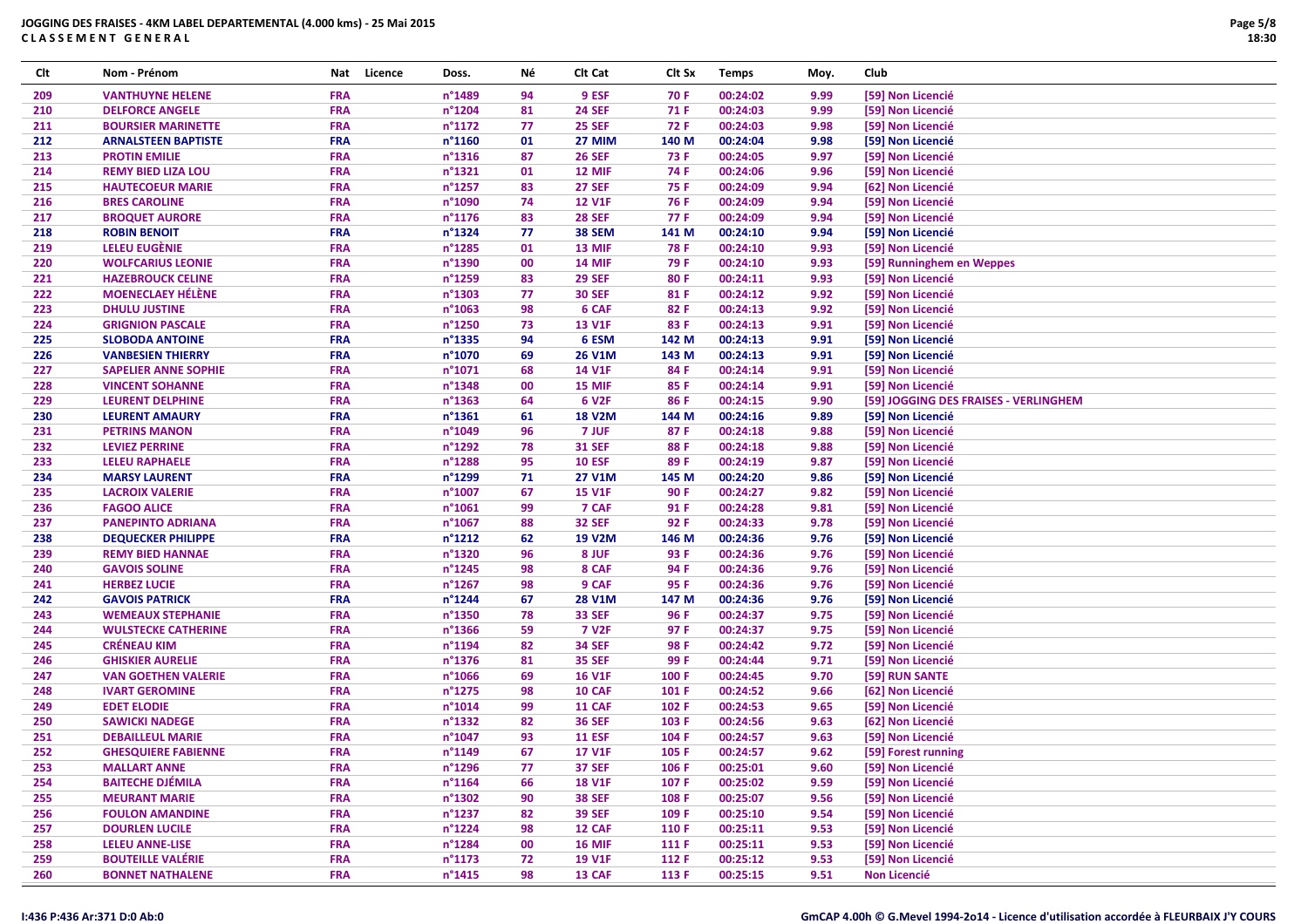| Clt | Nom - Prénom                   | Nat        | Licence | Doss.            | Νé | Clt Cat           | Clt Sx | <b>Temps</b> | Moy. | Club                             |
|-----|--------------------------------|------------|---------|------------------|----|-------------------|--------|--------------|------|----------------------------------|
| 261 | <b>SAINGIER FRED</b>           | <b>FRA</b> |         | n°1029           | 74 | <b>29 V1M</b>     | 148 M  | 00:25:17     | 9.50 | [59] Non Licencié                |
| 262 | <b>HAZEBROUCQ CHRISTELLE</b>   | <b>FRA</b> |         | n°1260           | 83 | <b>40 SEF</b>     | 114 F  | 00:25:17     | 9.49 | [59] Non Licencié                |
| 263 | <b>HOURQUIN CAROLINE</b>       | <b>FRA</b> |         | $n^{\circ}$ 1272 | 71 | <b>20 V1F</b>     | 115 F  | 00:25:18     | 9.49 | [59] Non Licencié                |
| 264 | <b>RYDINSKI ELISE</b>          | <b>FRA</b> |         | n°1375           | 96 | 9 JUF             | 116 F  | 00:25:25     | 9.45 | [59] Non Licencié                |
| 265 | <b>BRABANT EMILIE</b>          | <b>FRA</b> |         | n°1174           | 80 | <b>41 SEF</b>     | 117 F  | 00:25:26     | 9.44 | [59] Non Licencié                |
| 266 | <b>DEWAELE MARIANNE</b>        | <b>FRA</b> |         | n°1421           | 62 | 8 V <sub>2F</sub> | 118 F  | 00:25:27     | 9.43 | <b>Non Licencié</b>              |
| 267 | <b>MEERSSEMAN JOEL</b>         | <b>FRA</b> |         | n°1004           | 53 | 6 V3M             | 149 M  | 00:25:29     | 9.42 | [62] Non Licencié                |
| 268 | <b>CASTILLO EMMA</b>           | <b>FRA</b> |         | n°1183           | 81 | <b>42 SEF</b>     | 119 F  | 00:25:30     | 9.42 | [59] Non Licencié                |
| 269 | <b>LELEU FRANÇOIS</b>          | <b>FRA</b> |         | $n^{\circ}$ 1286 | 68 | 30 V1M            | 150 M  | 00:25:30     | 9.41 | [59] Non Licencié                |
| 270 | <b>VERFAILLIE DELPHINE</b>     | <b>FRA</b> |         | n°1346           | 80 | <b>43 SEF</b>     | 120 F  | 00:25:31     | 9.41 | [59] Non Licencié                |
| 271 | <b>VANGENBERGUE VIRGINIE</b>   | <b>FRA</b> |         | n°1344           | 77 | <b>44 SEF</b>     | 121 F  | 00:25:33     | 9.40 | [59] Non Licencié                |
| 272 | <b>CHIEUX SYLVIE</b>           | <b>FRA</b> |         | n°1189           | 66 | <b>21 V1F</b>     | 122 F  | 00:25:33     | 9.40 | [59] Non Licencié                |
| 273 | <b>EDET ERIC</b>               | <b>FRA</b> |         | n°1003           | 61 | <b>20 V2M</b>     | 151 M  | 00:25:34     | 9.39 | [59] Non Licencié                |
| 274 | <b>DESCHOTT VALERIE</b>        | <b>FRA</b> |         | n°1028           | 68 | <b>22 V1F</b>     | 123 F  | 00:25:35     | 9.38 | [59] CLIC CAP                    |
| 275 | <b>CONDETTE JOSETTE</b>        | <b>FRA</b> |         | n°1495           | 65 | <b>9 V2F</b>      | 124 F  | 00:25:35     | 9.38 | [59] CLIC CAP                    |
| 276 | <b>DOURNEL ALICE</b>           | <b>FRA</b> |         | n°1406           | 99 | 14 CAF            | 125 F  | 00:25:37     | 9.37 | [59] Non Licencié                |
| 277 | <b>DEBAILLEUL ISABELLE</b>     | <b>FRA</b> | 1291474 | n°1034           | 66 | <b>23 V1F</b>     | 126 F  | 00:25:38     | 9.37 | [59] OSM LOMME ATHLETISME        |
| 278 | <b>DOURLEN ELISA</b>           | <b>FRA</b> |         | n°1223           | 96 | <b>10 JUF</b>     | 127 F  | 00:25:39     | 9.36 | [59] Non Licencié                |
| 279 | <b>LAMBLIN LAURENCE</b>        | <b>FRA</b> |         | $n^{\circ}1411$  | 60 | <b>10 V2F</b>     | 128 F  | 00:25:41     | 9.35 | [59] PLANETE RUNNING AND WALKING |
| 280 | <b>NORO ANNE</b>               | <b>FRA</b> |         | n°1398           | 62 | <b>11 V2F</b>     | 129 F  | 00:25:42     | 9.34 | [59] Non Licencié                |
| 281 | <b>FIEVET EMMANUEL</b>         | <b>FRA</b> |         | n°1231           | 69 | 31 V1M            | 152 M  | 00:25:44     | 9.33 | [59] Non Licencié                |
| 282 | <b>MOREL ÉMILIE</b>            | <b>FRA</b> |         | n°1305           | 81 | <b>45 SEF</b>     | 130 F  | 00:25:46     | 9.32 | [59] Non Licencié                |
| 283 | <b>LEBEURRE CHARLES</b>        | <b>FRA</b> |         | $n^{\circ}$ 1086 | 93 | 7 ESM             | 153 M  | 00:25:47     | 9.31 | [59] Non Licencié                |
| 284 | <b>HOUPLAIN CLOE</b>           | <b>FRA</b> |         | n°1401           | 99 | 15 CAF            | 131 F  | 00:25:48     | 9.31 | <b>MONS TRIATHLON</b>            |
| 285 | <b>WOUTS SYLVIA</b>            | <b>FRA</b> |         | n°1011           | 63 | <b>12 V2F</b>     | 132 F  | 00:25:51     | 9.29 | [59] Non Licencié                |
| 286 | <b>HAGE LAETITIA</b>           | <b>FRA</b> |         | n°1254           | 76 | <b>46 SEF</b>     | 133 F  | 00:26:01     | 9.23 | [59] Non Licencié                |
| 287 | <b>KOPP GWENDOLINE</b>         | <b>FRA</b> |         | n°1278           | 01 | 17 MIF            | 134 F  | 00:26:03     | 9.22 | [59] Non Licencié                |
| 288 | <b>VINCKIER AUDREY</b>         | <b>FRA</b> |         | n°1091           | 81 | <b>47 SEF</b>     | 135 F  | 00:26:05     | 9.20 | [59] Non Licencié                |
| 289 | <b>DELALLEAU AMELIA</b>        | <b>FRA</b> | 1218063 | $n^{\circ}1115$  | 99 | 16 CAF            | 136 F  | 00:26:05     | 9.20 | [59] AS ATHLETIQUE ONNAING       |
| 290 | <b>HERBEZ PATRICIA</b>         | <b>FRA</b> |         | n°1268           | 65 | <b>13 V2F</b>     | 137 F  | 00:26:07     | 9.19 | [59] Non Licencié                |
| 291 | <b>CUVELIER RÉMI</b>           | FRA        |         | n°1197           | 86 | <b>39 SEM</b>     | 154 M  | 00:26:10     | 9.18 | [59] Non Licencié                |
| 292 | <b>RIGAUD LEA</b>              | <b>FRA</b> |         | n°1323           | 99 | 17 CAF            | 138 F  | 00:26:14     | 9.15 | [59] Non Licencié                |
| 293 | <b>GROSDEMOUGE MARIE-REINE</b> | <b>FRA</b> |         | n°1251           | 79 | <b>48 SEF</b>     | 139 F  | 00:26:14     | 9.15 | [59] Non Licencié                |
| 294 | <b>MISSIAEN CORINE</b>         | <b>FRA</b> |         | n°1027           | 67 | 24 V1F            | 140 F  | 00:26:21     | 9.11 | [59] CLIC CAP                    |
| 295 | <b>LEKIEN SALOME</b>           | <b>FRA</b> | 1571409 | n°1064           | 98 | 18 CAF            | 141 F  | 00:26:23     | 9.10 | [59] OSM LOMME ATHLETISME        |
| 296 | <b>CONFENTE CATHERINE</b>      | <b>FRA</b> |         | n°1006           | 77 | <b>49 SEF</b>     | 142 F  | 00:26:24     | 9.10 | [59] Non Licencié                |
| 297 | <b>CATTEAU ANDRE</b>           | <b>FRA</b> |         | n°2231           | 46 | <b>7 V3M</b>      | 155 M  | 00:26:24     | 9.10 | [59] AJC FRELINGHIEN             |
| 298 | <b>HUGUE MARTINE</b>           | <b>FRA</b> |         | n°1041           | 59 | <b>14 V2F</b>     | 143 F  | 00:26:25     | 9.09 | [59] WATT FOOTING                |
| 299 | <b>CARBON CAROLINE</b>         | <b>FRA</b> |         | n°1005           | 90 | <b>50 SEF</b>     | 144 F  | 00:26:31     | 9.06 | [60] Non Licencié                |
| 300 | <b>CREPIN RÉMI</b>             | <b>FRA</b> |         | n°1193           | 86 | <b>40 SEM</b>     | 156 M  | 00:26:37     | 9.02 | [59] Non Licencié                |
| 301 | <b>LAMARCQ KENZA</b>           | <b>FRA</b> |         | n°1280           | 92 | <b>51 SEF</b>     | 145 F  | 00:26:48     | 8.96 | [59] Non Licencié                |
| 302 | <b>NERFIE AGNÈS</b>            | <b>FRA</b> |         | n°1307           | 73 | <b>25 V1F</b>     | 146 F  | 00:26:49     | 8.95 | [59] Non Licencié                |
| 303 | <b>DEWEZ CORINE</b>            | <b>FRA</b> |         | n°1219           | 64 | <b>15 V2F</b>     | 147 F  | 00:26:52     | 8.94 | [59] Non Licencié                |
| 304 | <b>SEILLIER LAURENCE</b>       | <b>FRA</b> |         | n°1334           | 74 | <b>26 V1F</b>     | 148 F  | 00:26:57     | 8.91 | [59] Non Licencié                |
| 305 | <b>ADAMCZAK ELISE</b>          | <b>FRA</b> |         | $n^{\circ}$ 1155 | 87 | <b>52 SEF</b>     | 149 F  | 00:26:58     | 8.90 | [59] Non Licencié                |
| 306 | <b>MEUROT VERONIQUE</b>        | <b>FRA</b> | 1292202 | $n^{\circ}$ 1035 | 64 | <b>16 V2F</b>     | 150 F  | 00:27:01     | 8.88 | [59] OSM LOMME ATHLETISME        |
| 307 | <b>CUVELIER ANNE</b>           | <b>FRA</b> |         | $n^{\circ}$ 1195 | 87 | <b>53 SEF</b>     | 151 F  | 00:27:02     | 8.88 | [59] Non Licencié                |
| 308 | <b>KOPP MAELLE</b>             | <b>FRA</b> |         | $n^{\circ}$ 1279 | 76 | <b>54 SEF</b>     | 152 F  | 00:27:03     | 8.88 | [59] Non Licencié                |
| 309 | <b>ABLIN FRÉDÉRIQUE</b>        | <b>FRA</b> |         | $n^{\circ}$ 1154 | 78 | <b>55 SEF</b>     | 153 F  | 00:27:12     | 8.83 | [59] Non Licencié                |
| 310 | <b>CAPELLE JUSTINE</b>         | <b>FRA</b> |         | $n^{\circ}1015$  | 88 | <b>56 SEF</b>     | 154 F  | 00:27:13     | 8.82 | $[59]$ EPS                       |
| 311 | <b>PARIZEL ROMAIN</b>          | <b>FRA</b> |         | $n^{\circ}1022$  | 84 | <b>41 SEM</b>     | 157 M  | 00:27:13     | 8.82 | [59] EPS                         |
| 312 | <b>DEROUBAIX ESTELLE</b>       | <b>FRA</b> |         | $n^{\circ}1213$  | 66 | 27 V1F            | 155 F  | 00:27:13     | 8.82 | [59] Non Licencié                |
|     |                                |            |         |                  |    |                   |        |              |      |                                  |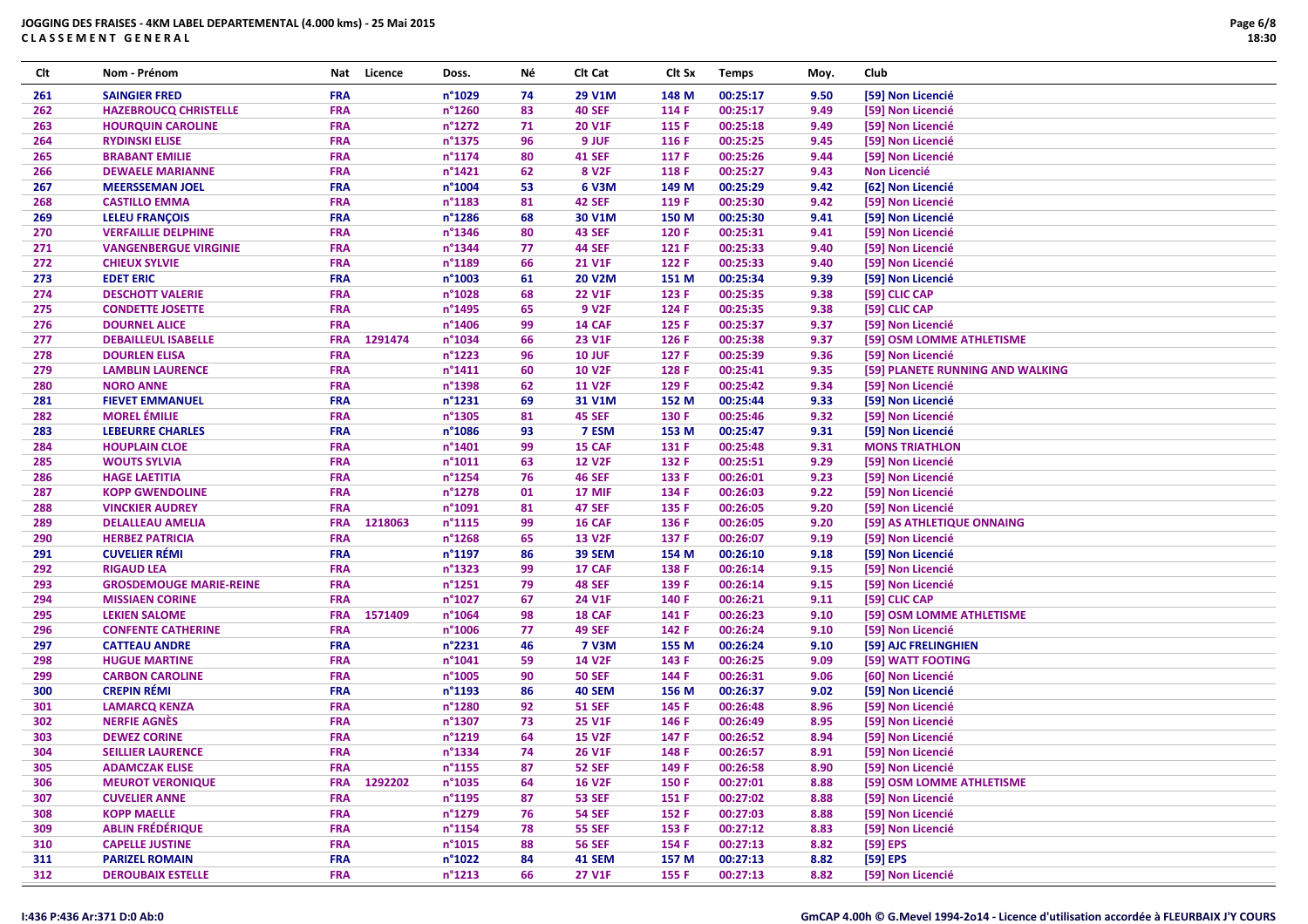| Clt | Nom - Prénom                     | Nat        | Licence | Doss.            | Νé | Clt Cat       | Clt Sx | <b>Temps</b> | Moy. | Club                             |
|-----|----------------------------------|------------|---------|------------------|----|---------------|--------|--------------|------|----------------------------------|
| 313 | <b>BAHEU MARYLENE</b>            | <b>FRA</b> |         | $n^{\circ}1161$  | 79 | <b>57 SEF</b> | 156 F  | 00:27:17     | 8.80 | [59] Non Licencié                |
| 314 | <b>FORZY CHARLINE</b>            | <b>FRA</b> |         | $n^{\circ}$ 1236 | 82 | <b>58 SEF</b> | 157 F  | 00:27:18     | 8.79 | [59] Non Licencié                |
| 315 | <b>GARRIGUE FLAVIE</b>           | <b>FRA</b> |         | n°1080           | 01 | <b>18 MIF</b> | 158 F  | 00:27:30     | 8.73 | [59] THALES                      |
| 316 | <b>GARRIGUE PHILIPPE</b>         | <b>FRA</b> | T193824 | n°1081           | 72 | 32 V1M        | 158 M  | 00:27:31     | 8.73 | [59] PASS'RUNNING                |
| 317 | <b>GODIN FREDERIC</b>            | <b>FRA</b> |         | n°1247           | 76 | 42 SEM        | 159 M  | 00:27:31     | 8.73 | [59] Non Licencié                |
| 318 | <b>DELCENSERIE ELODIE</b>        | <b>FRA</b> |         | n°1203           | 84 | <b>59 SEF</b> | 159 F  | 00:27:33     | 8.71 | [59] Non Licencié                |
| 319 | <b>WILLOT MARION</b>             | <b>FRA</b> |         | $n^{\circ}$ 1351 | 90 | <b>60 SEF</b> | 160 F  | 00:27:37     | 8.69 | [59] Non Licencié                |
| 320 | <b>HORNOY HEDWIGE</b>            | <b>FRA</b> |         | n°1271           | 84 | <b>61 SEF</b> | 161 F  | 00:27:42     | 8.67 | [59] Non Licencié                |
| 321 | <b>HORCKMANS LUCIE</b>           | <b>FRA</b> |         | n°1399           | 89 | <b>62 SEF</b> | 162 F  | 00:27:44     | 8.66 | [59] Non Licencié                |
| 322 | <b>HERBAUT AURELIE</b>           | <b>FRA</b> |         | n°1265           | 79 | <b>63 SEF</b> | 163 F  | 00:27:45     | 8.65 | [59] Non Licencié                |
| 323 | <b>TRACHE LUDIVINE</b>           | <b>FRA</b> |         | n°1050           | 99 | 19 CAF        | 164 F  | 00:27:45     | 8.65 | [59] Non Licencié                |
| 324 | <b>ISAAC VALERIE</b>             | <b>FRA</b> |         | $n^{\circ}$ 1274 | 75 | <b>28 V1F</b> | 165 F  | 00:27:46     | 8.65 | [59] Non Licencié                |
| 325 | <b>FIEVET VALÉRIE</b>            | <b>FRA</b> |         | n°1234           | 68 | 29 V1F        | 166 F  | 00:27:46     | 8.65 | [59] Non Licencié                |
| 326 | <b>HAUWEL PERRINE</b>            | <b>FRA</b> |         | $n^{\circ}$ 1258 | 79 | <b>64 SEF</b> | 167 F  | 00:27:49     | 8.63 | [59] Non Licencié                |
| 327 | <b>CARTON LAETITIA</b>           | <b>FRA</b> |         | $n^{\circ}1181$  | 74 | 30 V1F        | 168 F  | 00:27:50     | 8.63 | [59] Non Licencié                |
| 328 | <b>MONTAGNE FRÉDÉRIQUE</b>       | <b>FRA</b> |         | n°1304           | 71 | 31 V1F        | 169 F  | 00:28:00     | 8.57 | [59] Non Licencié                |
| 329 | <b>RUOCCO GABRIELLE</b>          | <b>FRA</b> |         | n°1328           | 85 | <b>65 SEF</b> | 170 F  | 00:28:01     | 8.57 | [59] Non Licencié                |
| 330 | <b>LEWANDOWSKI JULIE</b>         | <b>FRA</b> | 1359496 | n°1025           | 82 | <b>66 SEF</b> | 171 F  | 00:28:02     | 8.56 | [59] OSM LOMME ATHLETISME        |
| 331 | <b>MAGRIT JULIETTE</b>           | <b>FRA</b> |         | n°1295           | 95 | <b>12 ESF</b> | 172 F  | 00:28:03     | 8.56 | [59] Non Licencié                |
| 332 | <b>AJOUZ MOHAMAD</b>             | <b>FRA</b> |         | n°1158           | 60 | <b>21 V2M</b> | 160 M  | 00:28:03     | 8.56 | [59] Non Licencié                |
| 333 | <b>POORTEMAN DAMIEN</b>          | <b>FRA</b> |         | n°1315           | 93 | 8 ESM         | 161 M  | 00:28:03     | 8.56 | [59] Non Licencié                |
| 334 | <b>ROSEAU CLAUDINE</b>           | <b>FRA</b> |         | n°1326           | 63 | <b>17 V2F</b> | 173 F  | 00:28:04     | 8.55 | [59] Non Licencié                |
| 335 | <b>GAVOIS ANNE-SOPHIE</b>        | <b>FRA</b> |         | n°1243           | 70 | 32 V1F        | 174 F  | 00:28:14     | 8.50 | [59] Non Licencié                |
| 336 | <b>TURPAIN SYLVIE</b>            | <b>FRA</b> |         | $n^{\circ}$ 1342 | 66 | 33 V1F        | 175 F  | 00:28:19     | 8.48 | [59] Non Licencié                |
| 337 | <b>DELAITRE ANNE</b>             | <b>FRA</b> |         | n°1394           | 78 | <b>67 SEF</b> | 176 F  | 00:28:21     | 8.47 | [59] Non Licencié                |
| 338 | <b>FRANCO POCO MELANIE</b>       | <b>FRA</b> |         | $n^{\circ}1016$  | 82 | <b>68 SEF</b> | 177 F  | 00:28:27     | 8.44 | $[62]$ EPS                       |
| 339 | <b>OUAZINE HAKIM</b>             | <b>FRA</b> |         | $n^{\circ}$ 1023 | 71 | 33 V1M        | 162 M  | 00:28:27     | 8.44 | [59] EPS                         |
| 340 | <b>DUYCK FLAVIE</b>              | <b>FRA</b> |         | n°1352           | 92 | <b>69 SEF</b> | 178 F  | 00:28:34     | 8.40 | [59] Non Licencié                |
| 341 | <b>LECLUYSE DAVID</b>            | <b>FRA</b> |         | $n^{\circ}$ 1364 | 72 | 34 V1M        | 163 M  | 00:28:36     | 8.40 | [59] Non Licencié                |
| 342 | <b>LELEU STÉPHANIE</b>           | <b>FRA</b> |         | n°1289           | 68 | 34 V1F        | 179 F  | 00:28:45     | 8.35 | [59] Non Licencié                |
| 343 | <b>REMY BIED ANNE SOPHIE</b>     | <b>FRA</b> |         | n°1319           | 68 | 35 V1F        | 180 F  | 00:28:45     | 8.35 | [59] Non Licencié                |
| 344 | <b>SUEUR ALEXANDRA</b>           | <b>FRA</b> |         | $n^{\circ}$ 1336 | 93 | <b>13 ESF</b> | 181 F  | 00:28:45     | 8.35 | [59] Non Licencié                |
| 345 | <b>PRUVOST OCÉANE</b>            | <b>FRA</b> |         | $n^{\circ}1141$  | 92 | <b>70 SEF</b> | 182 F  | 00:28:51     | 8.32 | [59] Non Licencié                |
| 346 | <b>CORNU ELÉONORE</b>            | <b>FRA</b> |         | n°1192           | 92 | <b>71 SEF</b> | 183 F  | 00:28:51     | 8.32 | [59] Non Licencié                |
| 347 | <b>BAVET PAULINE</b>             | <b>FRA</b> |         | $n^{\circ}$ 1046 | 92 | <b>72 SEF</b> | 184 F  | 00:28:54     | 8.31 | [59] Non Licencié                |
| 348 | <b>DELOBELLE CHARLOTTE</b>       | <b>FRA</b> |         | n°1208           | 80 | <b>73 SEF</b> | 185 F  | 00:29:02     | 8.27 | [59] Non Licencié                |
| 349 | <b>HOMBECK JULIETTE</b>          | <b>FRA</b> |         | n°1270           | 81 | <b>74 SEF</b> | 186 F  | 00:29:09     | 8.23 | [59] Non Licencié                |
| 350 | <b>SIMON DOROTHEE</b>            | <b>FRA</b> |         | n°1409           | 81 | <b>75 SEF</b> | 187 F  | 00:29:11     | 8.23 | [59] Non Licencié                |
| 351 | <b>ROUZE SOPHIE</b>              | <b>FRA</b> |         | n°1019           | 83 | <b>76 SEF</b> | 188 F  | 00:29:21     | 8.18 | $[59]$ EPS                       |
| 352 | <b>LEFEBVRE MARIE</b>            | <b>FRA</b> |         | n°1281           | 66 | 36 V1F        | 189 F  | 00:29:50     | 8.04 | [62] Non Licencié                |
| 353 | <b>DELOS MARYSE</b>              | <b>FRA</b> |         | n°1209           | 63 | <b>18 V2F</b> | 190 F  | 00:29:51     | 8.04 | [62] Non Licencié                |
| 354 | <b>CAVENNE AMÉLIE</b>            | <b>FRA</b> |         | n°1184           | 96 | <b>11 JUF</b> | 191 F  | 00:30:07     | 7.97 | [59] Non Licencié                |
| 355 | <b>AKERDAOUI ZOULIKA</b>         | <b>FRA</b> |         | n°1389           | 75 | 37 V1F        | 192 F  | 00:30:08     | 7.97 | [59] Non Licencié                |
| 356 | <b>VANROEKEGHEM JEAN JACQUES</b> | <b>FRA</b> |         | n°1370           | 61 | <b>22 V2M</b> | 164 M  | 00:30:09     | 7.96 | [59] Non Licencié                |
| 357 | <b>GALLEGO ALESSANDRO</b>        | <b>FRA</b> |         | n°1239           | 96 | 5 JUM         | 165 M  | 00:30:27     | 7.88 | [59] Non Licencié                |
| 358 | <b>GALLEGO ANTONIO</b>           | <b>FRA</b> |         | $n^{\circ}$ 1240 | 56 | <b>23 V2M</b> | 166 M  | 00:30:36     | 7.85 | [59] Non Licencié                |
| 359 | <b>HALLOSSERIE CLEMENCE</b>      | <b>FRA</b> |         | $n^{\circ}$ 1255 | 90 | <b>77 SEF</b> | 193 F  | 00:30:43     | 7.82 | [59] Non Licencié                |
| 360 | <b>LEVEUGLE GAYLORD</b>          | <b>FRA</b> |         | $n^{\circ}1024$  | 90 | 43 SEM        | 167 M  | 00:31:24     | 7.65 | $[59]$ EPS                       |
| 361 | <b>TENAILLON FRANCINE</b>        | <b>FRA</b> |         | $n^{\circ}$ 1338 | 67 | 38 V1F        | 194 F  | 00:31:32     | 7.61 | [59] Non Licencié                |
| 362 | PICAVET HÉLÈNE                   | <b>FRA</b> |         | $n^{\circ}$ 1145 | 84 | <b>78 SEF</b> | 195 F  | 00:31:39     | 7.59 | [59] Courir à Merville           |
| 363 | <b>DESCAMPS SEVERINE</b>         | <b>FRA</b> |         | $n^{\circ}$ 1150 | 74 | 39 V1F        | 196 F  | 00:31:39     | 7.59 | [59] gym jeanne d'arc perenchies |
| 364 | <b>FIEVET LAURA</b>              | <b>FRA</b> |         | $n^{\circ}$ 1233 | 00 | <b>19 MIF</b> | 197 F  | 00:31:40     | 7.58 | [59] Non Licencié                |